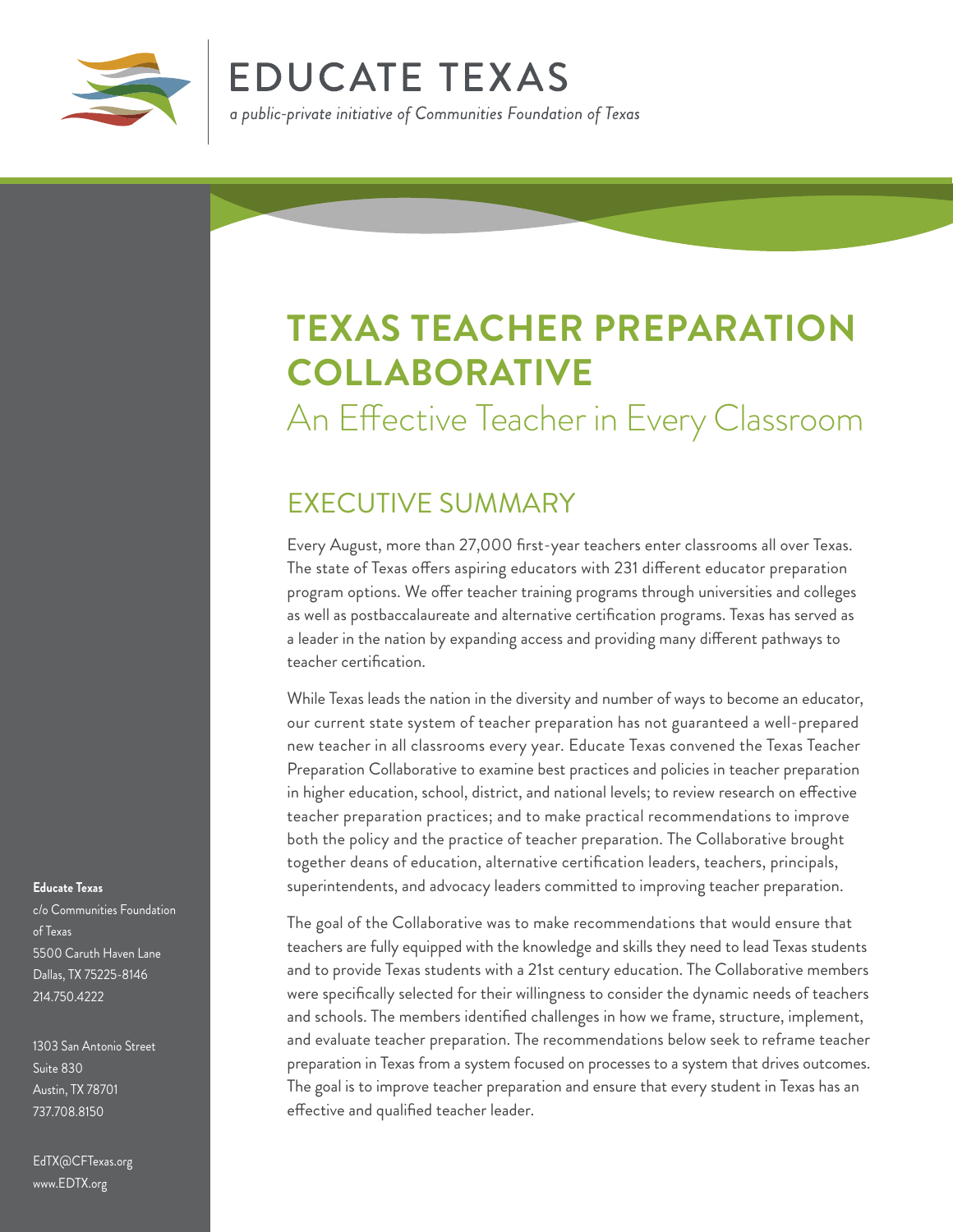### **Recommendation 1**

**Establish a competency-based, tiered licensure system that differentiates performance and strengthens teaching as a profession.**

- **1–A. Tiered Licensure**—The *State Board for Educator Certification* and the *Texas Education Agency* should create and define a four-tiered system, in which:
	- progression of licensure is based on demonstration of appropriate competencies, as identified by the Texas Teacher Evaluation and Support System (T-TESS) or another commissioner-approved evaluation system, and
	- there is a clear differentiation of licensure between teachers with no student teaching or field-based experience (Level 1) and teachers with classroom experience (Levels 2 and above).
- **1–B. Collaboration—***Texas Educator Preparation Programs* and *Districts* should collaborate to support teachers at Levels 1 and 2.
- **1–C. Support—***Texas Educator Preparation Programs* should be responsible for monitoring, tracking, and working with their teachers during the first three years of teaching, with the support of the state to share relevant data with educator preparation programs.
- **1–D. Mentorship**—The *Texas Legislature* should allocate state appropriations for mentoring, and *related state agencies* should provide support for mentoring, including considering using Title I, Title II, Title III, or other funds to support mentorship, which is a key component of professional development for teachers at Levels 1 and 2.
- **1–E. Reciprocity**—The *Texas Legislature* should maximize the supply of qualified teachers by expanding the reciprocity of licensure policy. This would entail a Level 2 license with no requirement to complete additional exams to teachers who have been certified in other states and who can demonstrate proficiency on selected, appropriate indicators aligned with T-TESS or another commissioner-approved evaluation system.

#### **Recommendation 2**

**Enhance the Texas educator preparation program evaluation system to increase accountability, drive program outcome improvement, and provide public transparency on program performance.**

- **2–A. Accreditation**—The *State Board for Educator Certification* and the *Texas Education Agency* should raise the standards for educator preparation programs accreditation by requiring all educator preparation programs to:
	- $\bullet$  obtain national accreditation, recognition, or use an inspectorate model and
	- reapply for accreditation in Texas under the new rules.
- **2–B. Measures**—The *Texas Education Agency* should expand educator preparation program performance and accountability measures. Measures should be used to rate and close low-performing educator preparation programs and recognize high-performing educator preparation programs. Suggested measures include, but are not limited to, teacher growth and performance as measured through T-TESS or another commissioner-approved evaluation system, K–12 student surveys, progression from Level 1 to Level 2 licenses, and student outcomes and growth.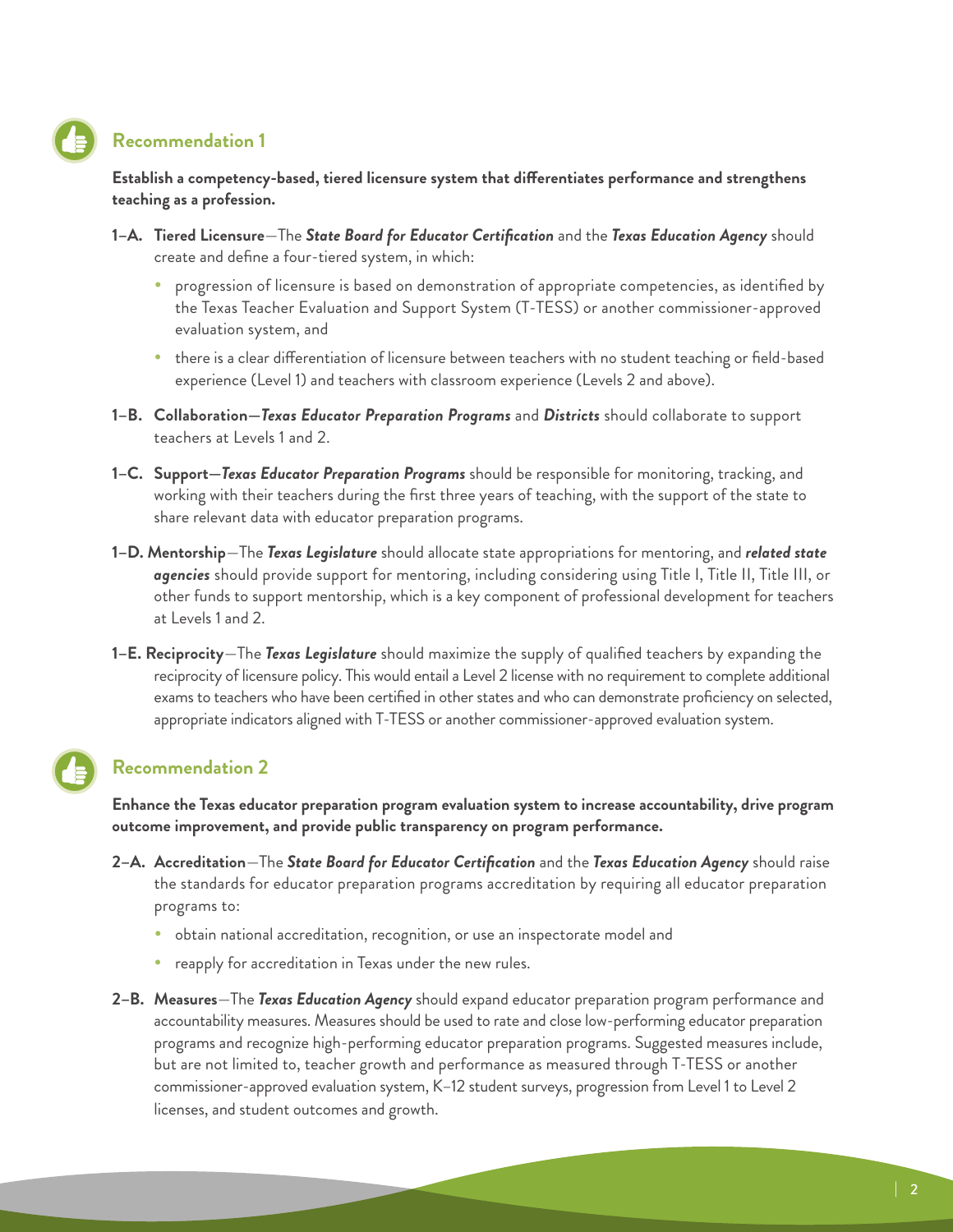- **2–C. Data Accessibility**—The *Texas Education Agency* and the *Texas Higher Education Coordinating Board* should make educator preparation program data transparent through a public, interactive dashboard or almanac.
- **2–D. Innovation**—The *Texas Legislature* should incentivize educator preparation program performance and encourage program improvement through the creation of a Program of Innovation, in which an educator preparation program demonstrating high performance, as measured by state accountability measures, could apply for an innovation waiver.
- **2–E. Partnerships**—*Texas Educator Preparation Programs* and *Districts* and educator preparation programs should use the data to strengthen partnerships aimed at aligning supply and demand needs for trained teachers.

#### **Recommendation 3**

#### **Establish a Texas Educator Preparation Evaluation and Innovation Alliance.**

- **3–A. Alliance**—The *Texas Education Agency* and the *Texas Higher Education Coordinating Board* should establish an Educator Preparation Evaluation and Innovation Alliance that would set the agenda for, oversee, and advise ongoing evaluations of educator preparation policies and practices in Texas to inform state decisions on educator preparation program practices. Evaluation should be based on trends and questions from a study of data on the dashboard.
	- **•** The Alliance would function as an advisory board to the State Board for Educator Certification.
	- Members should include representatives from traditional and alternative educator preparation programs; philanthropy representatives engaged in educational issues; members of the House and Senate Education Committees; staff of the State Board for Educator Certification and Texas Education Agency; and K–12 teachers, principals, and superintendents.
	- The research and evaluation would be conducted by a qualified research entity.
- **3–B. Support**—The *Texas Legislature* should fund ongoing work of the Alliance after initiation by the philanthropy community.

#### **CONCLUSION**

The Texas Teacher Preparation Collaborative developed its final report in order to identify the challenges and opportunities facing our teacher preparation programs. The recommendations are the result of extensive discussions about the outcomes the Collaborative hopes will result in more effective and prepared teachers to ensure that Texas students are ready for the challenges of tomorrow. The preparation of teachers is a shared responsibility, and the Collaborative recommendations aim to inspire systemic change. As a state, we have a responsibility to our teachers and our students to work on improving and modernizing how we prepare our teachers from the moment they show interest in becoming teachers and through their last day in the classroom. We believe these recommendations can make Texas teacher preparation a model across the nation and inform the best policies and practices that can equip future Texas teachers with proper skills to educate our more than 5 million students.

The executive summary, full report, and detailed recommendations are available at [www.EDTX.org](http://www.EDTX.org)